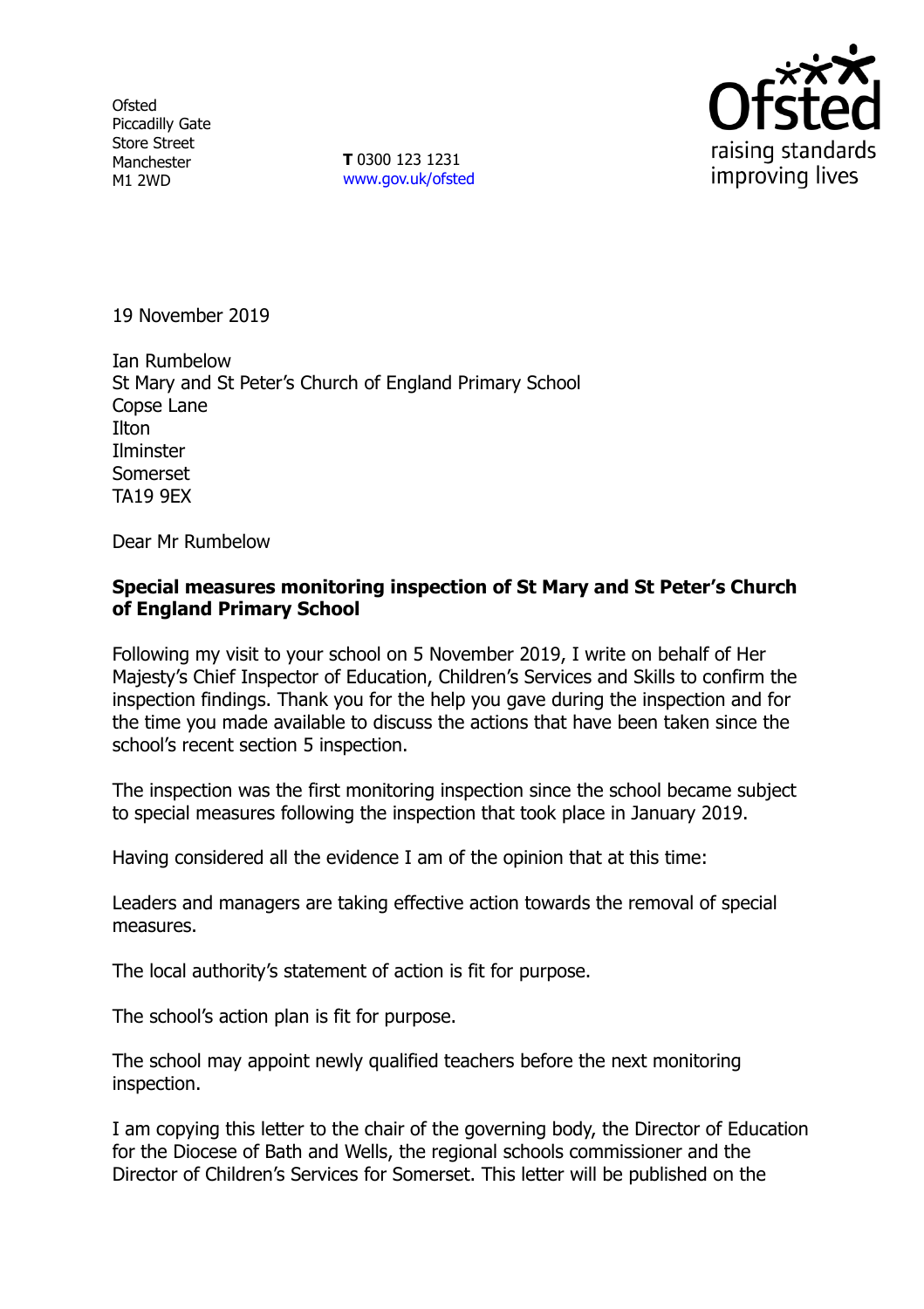

Ofsted website.

Yours sincerely

Nathan Kemp **Her Majesty's Inspector**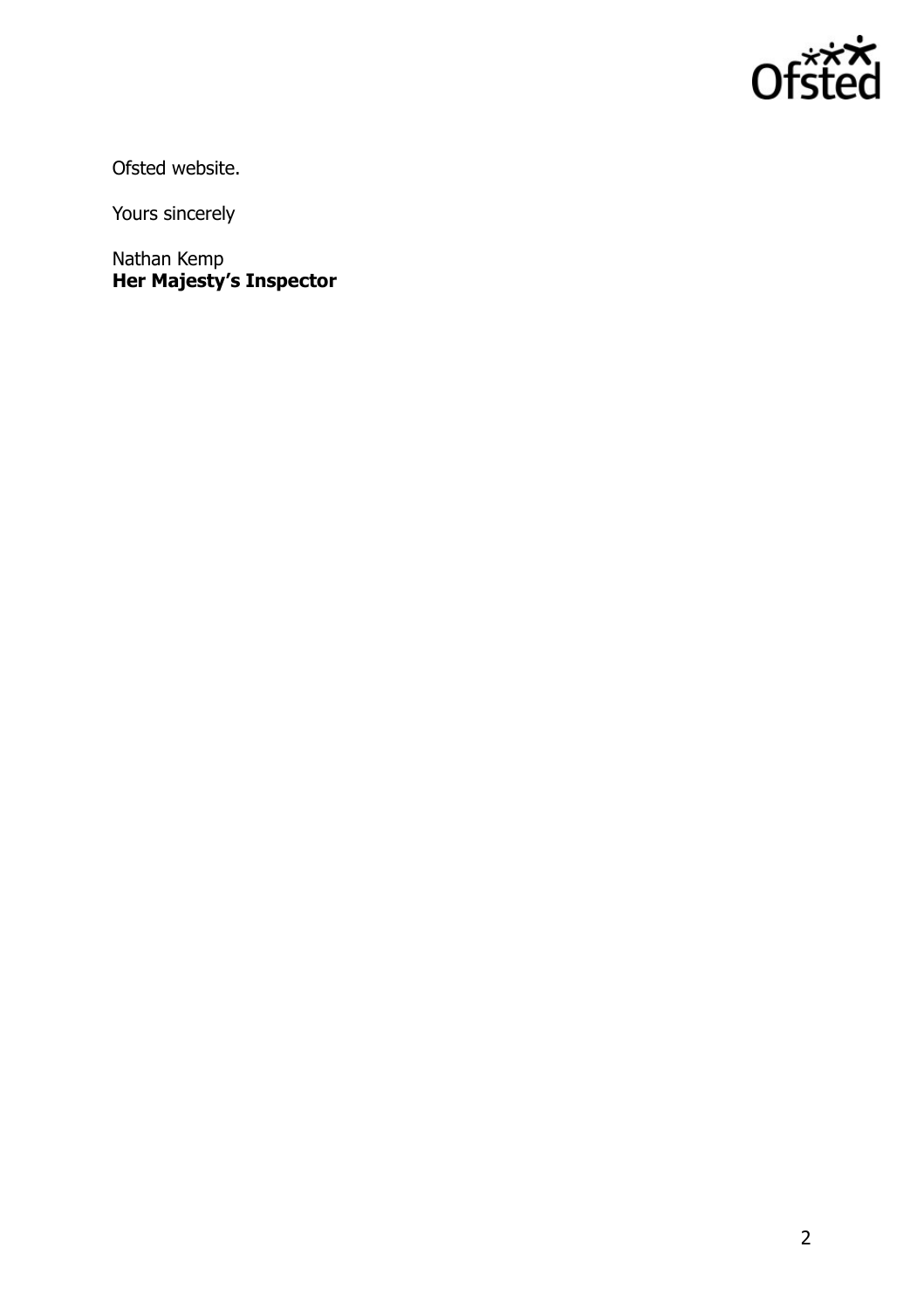

#### **Annex**

# **The areas for improvement identified during the inspection that took place in January 2019.**

- Improve leadership and management, including governance, by ensuring that:
	- governors hold school leaders fully to account for the school's performance and the progress of pupils
	- additional funds for disadvantaged pupils and those with SEND are used effectively to improve outcomes
	- middle leaders are provided with appropriate training to develop their skills in monitoring teaching and learning effectively
	- teaching and learning improve rapidly by focusing clearly on promoting pupils' progress and attainment, including in the early years.
- Improve teaching, learning and assessment by ensuring that:
	- teachers receive the appropriate training, support and monitoring needed to improve the quality of teaching rapidly
	- teachers have high expectations of what pupils can achieve
	- teachers use accurate assessment to plan learning that meets the needs of pupils, so that their outcomes improve, especially for disadvantaged pupils and those with SEND
	- teachers have high expectations of pupils' attitudes to learning, so that lowlevel disruption is reduced, enabling all pupils to sustain learning and make progress.
- $\blacksquare$  Improve pupils' outcomes by ensuring that:
	- teachers provide activities that challenge all pupils to apply their knowledge of spelling, punctuation and grammar in writing across the curriculum
	- the teaching of mathematics enables pupils to apply what they know to problem-solving and reasoning
	- pupils use their phonics skills to develop their fluency of reading, including within the early years.
- Improve pupils' attendance and reduce the level of persistent absence.

An external review of governance should be undertaken in order to assess how this aspect of leadership and management may be improved.

An external review of the school's use of the pupil premium should be undertaken in order to assess how this aspect of leadership and management may be improved.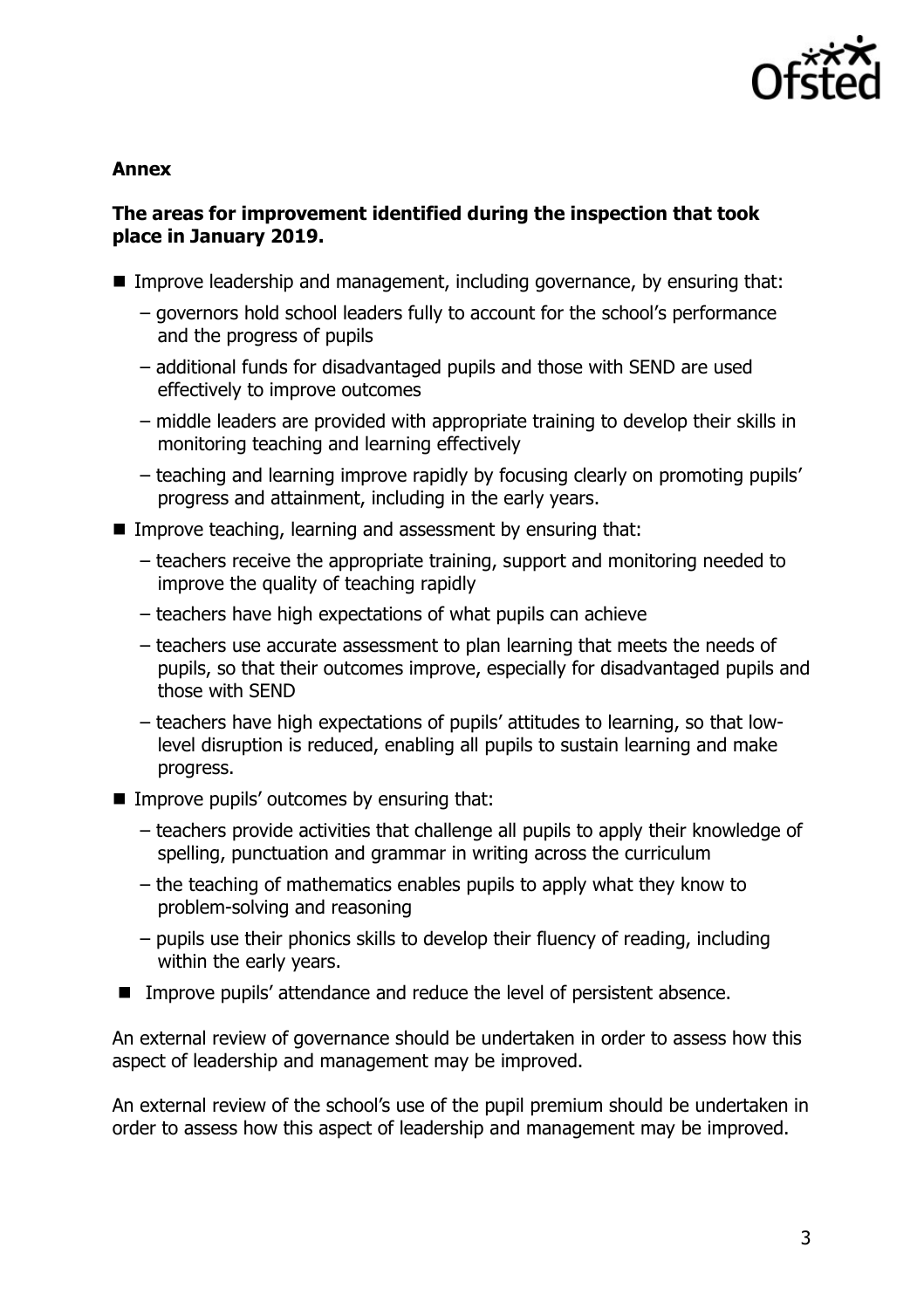

### **Report on the first monitoring inspection on 05 November 2019**

# **Evidence**

The inspector carried out lesson visits to phonics and mathematics. He scrutinised pupils' writing and mathematics books and listened to pupils read to an adult. He also scrutinised leaders' priorities for improvement, governors' minutes and visit notes from external support. He met with the headteacher to discuss the school's progress since the previous inspection. He met with class teachers, the special educational needs coordinator (SENCo) and the chair of the governing body. He spoke with a representative from the local authority.

### **Context**

Since the previous inspection in January 2019, there have been changes made to the leadership of the school. The current headteacher has been in post since April 2019. The school is currently awaiting confirmation to join an academy trust; this is due to happen in the coming months.

#### **The progress made by the school in tackling the key areas for improvement identified at the section 5 inspection**

The headteacher, with support from external guidance, has changed the school's approach to teaching phonics. He decided this was necessary as he felt that staff training on the previous approach was lacking. Early signs show that this new approach is taking root. Pupils are more engaged and focused than previously. However, differences remain in how much staff expect from pupils. When pupils practise the new sound they are learning, adults do not check routinely on how well pupils are getting on.

Children in the reception class are now receiving a better start to their phonics. Already, they are on track for key milestones in the phonics programme. They are applying what they have learned to books that match the sounds they know. Leaders have invested in reading books for pupils. Staff have grouped these books together according to reading stage. However, teachers have grouped some books together less well, which results in pupils reading books which are either too easy or too challenging.

Leaders are also embarking on a new approach to teaching writing. Prior to this change, staff describe not being clear about what others were teaching, or how. The implementation of this approach has been less successful than that seen in reading. Teachers still do not have enough understanding about the intended writing approach. This affects how well they sequence lessons to help pupils build on their knowledge. This limits pupils' progress. Leaders are not yet certain whether curriculum plans for writing support pupils to build their knowledge in writing across the different types of fiction and non-fiction studied. This is because curriculum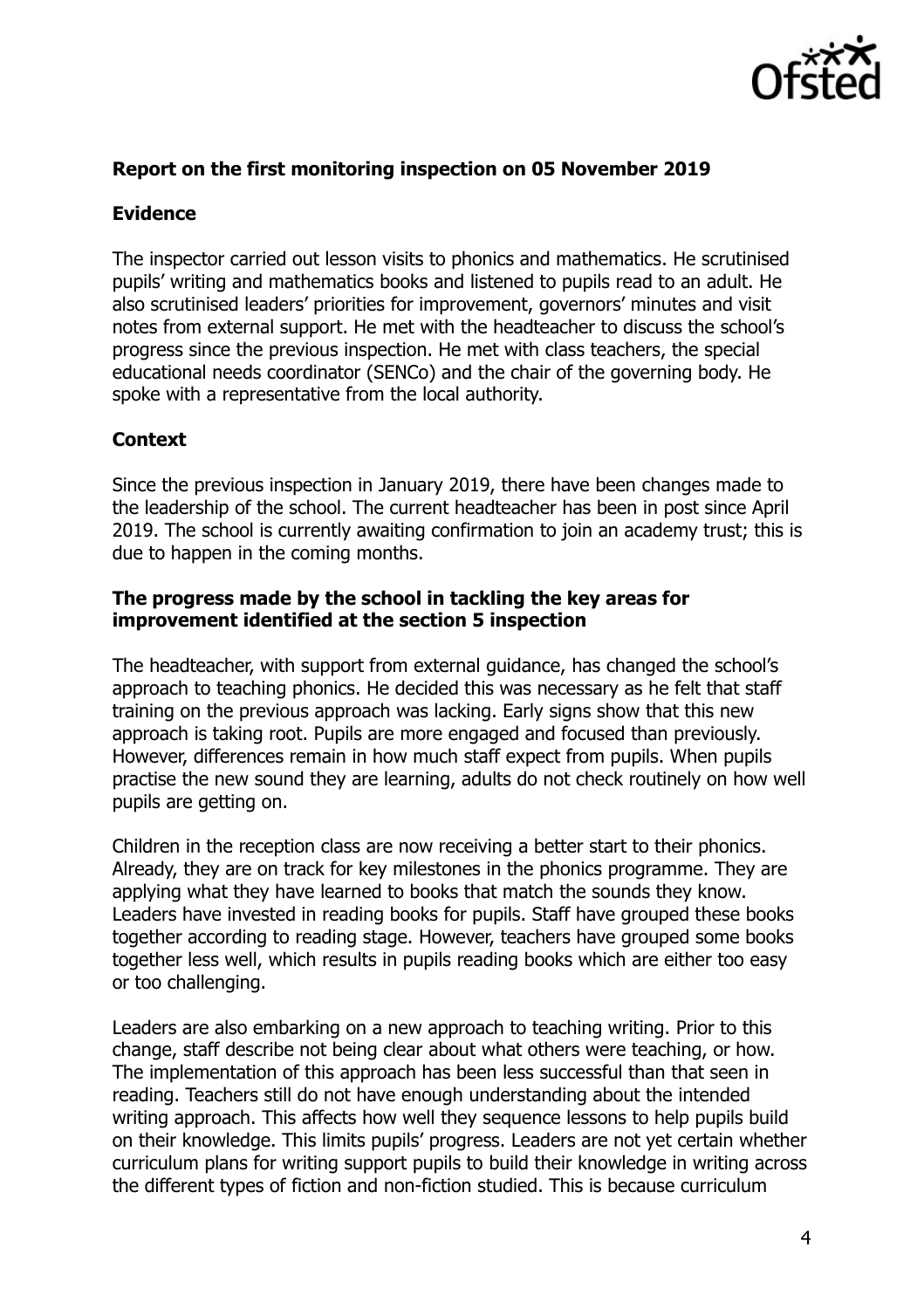

plans for writing are still in their infancy. Teachers are beginning to talk with one another and are comparing the work in pupils' books; this a useful stepping stone to securing a more consistent whole-school approach.

Despite the remaining weaknesses in writing, leaders' decision to introduce a common approach across the school is a meaningful step. The headteacher has sought opportunities for teachers to work with other schools who follow the same writing approach. This should support the implementation of this writing approach going forward.

In mathematics, leaders have made it clearer how they want mathematics taught across the school. Over time, several different approaches had led to a confused whole-school approach. Some of these historic approaches remain. Pupils get plenty of opportunities to develop their sense of number and basic facts. However, opportunities to develop pupils' reasoning and problem-solving knowledge are too infrequent. Pupils' books show that, on occasions, they spend too little time practising new learning before they move on to something different. This means it is still hard for pupils who struggle to keep up, and they are ill-prepared for what comes next. Some pupils are moved on to future learning with misconceptions in place. This slows their progress further.

The SENCo has been in place for just over a year. Over time, she has not had the support or training to help her fulfil her role fully. Dutifully, she has ensured that teachers set targets for pupils with special educational needs and/or disabilities (SEND), and she regularly reviews these. However, the quality of the targets is still too variable. Targets are not precise enough consistently. This makes it difficult for teachers to provide meaningful activities to help pupils secure the progress they need.

Adults monitor children's progress in the reception class and capture this on an electronic system. Adults use photographs, alongside captions and narration, to describe what it is that children have achieved. However, the quality of this evidence is still too variable. When comparing adults' evidence about what children know, can do and understand with key milestones in the early years framework, it is not clear that the evidence meets the goals that adults think children have met.

Pupils' behaviour has improved. Pupils are focusing better in lessons, and low-level disruption now rarely occurs. Pupils engage in activities and are becoming increasingly confident to share their ideas with their peers. However, some still find this tricky. Staff are supporting pupils to develop their interpersonal skills so that they can hold more meaningful discussions with one another. Occasionally, pupils still depend too much on adults for support. This limits pupils' progress as they then find it difficult to work on their own. In books, pupils' presentation shows a steady improvement. Younger pupils occasionally struggle and write numbers back to front in mathematics. There is a risk that, unless tackled, this could become embedded.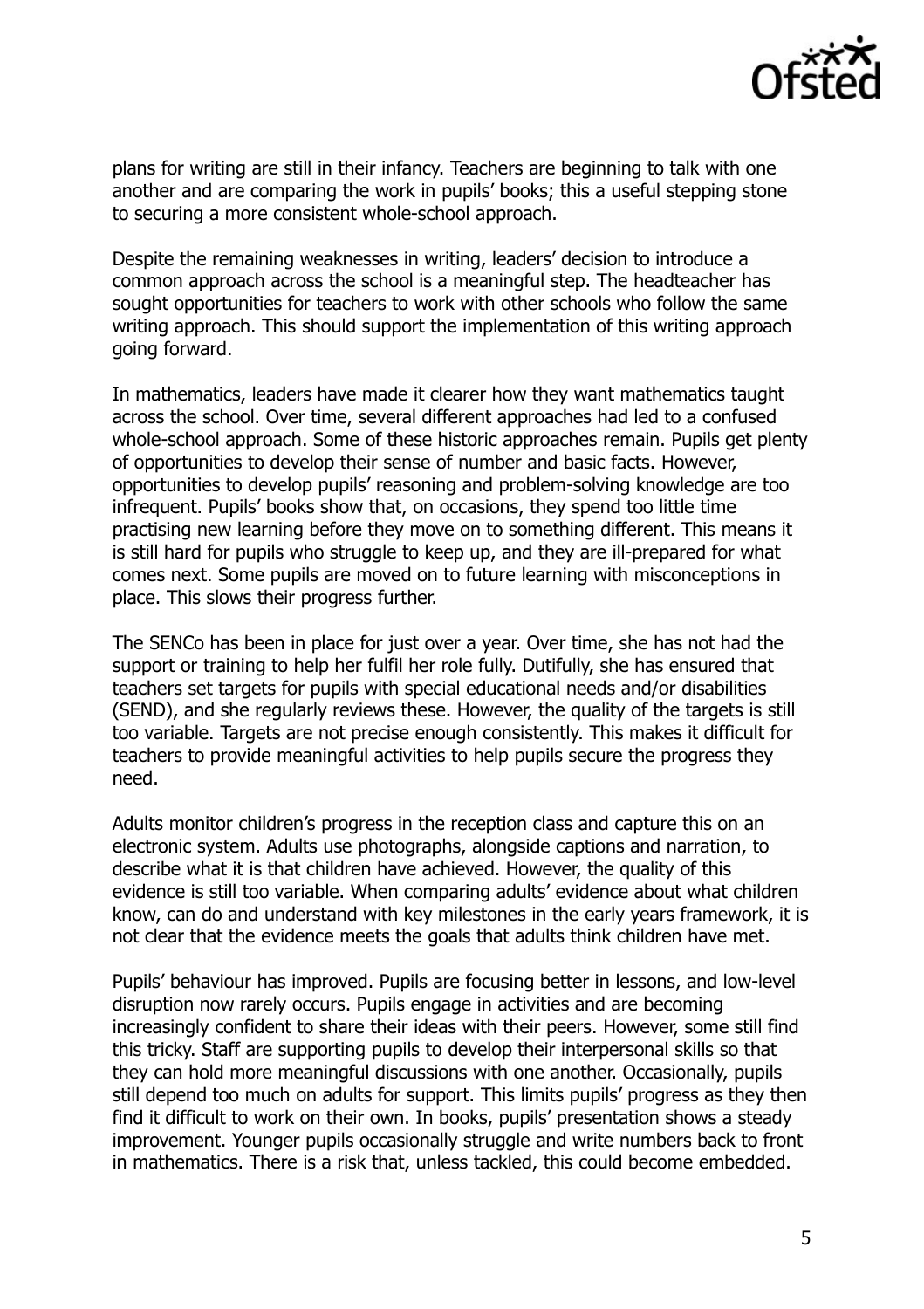

Pupils' attendance remains weak. Pupils' absence and persistent absence are worse than national averages and show little sign of improvement. The headteacher acknowledges this is a priority and is working increasingly with families to bring about improvements. The proportion of pupils who miss school regularly has increased. This means that they are not making as much progress in their work as the pupils who do attend.

### **The effectiveness of leadership and management**

The headteacher quickly recognised the aspects of the school's performance which required urgent attention. Without delay, he established an action plan to secure improvements. He has worked closely with the governing body on agreeing planned actions. Together, they considered the findings from the previous inspection when determining improvement priorities.

The headteacher has prioritised consistency, in terms of teaching core subjects and how staff manage behaviour. His introduction of new approaches to the teaching of reading, writing and mathematics are at different stages of implementation. However, staff state that the headteacher is providing the necessary support and guidance to help them. The headteacher has checked teachers' work so he can support teachers' development and tackle any underperformance.

Staff are positive about the headteacher's work since he joined. They feel they are working together, rather than separately, to bring about improvements. They are focusing on ensuring that the way they teach subjects is consistent. They support the headteacher's vision and appreciate his efforts to not make too many changes too quickly. The headteacher has, purposefully, not attempted to change everything at once, recognising that it could be less effective and impact on staff workload and well-being.

Governors have an increasingly accurate view of the school's performance. They are now beginning to provide the headteacher with challenge and accountability, something that was lacking previously. Governors acknowledge that, over time, their roles had been too operational and lacked strategy. This is improving. The governing body are currently in transition as the school prepares to join an academy trust. They are working with the trust to decide which responsibilities they will have when they join.

### **Strengths in the school's approaches to securing improvement:**

- There is a clear determination to ensure greater consistency across the school. Although in its early stages, there is justification in this work.
- Children get off to a strong start in phonics. They are keeping up with the programme, and they access reading books that match the sounds they have